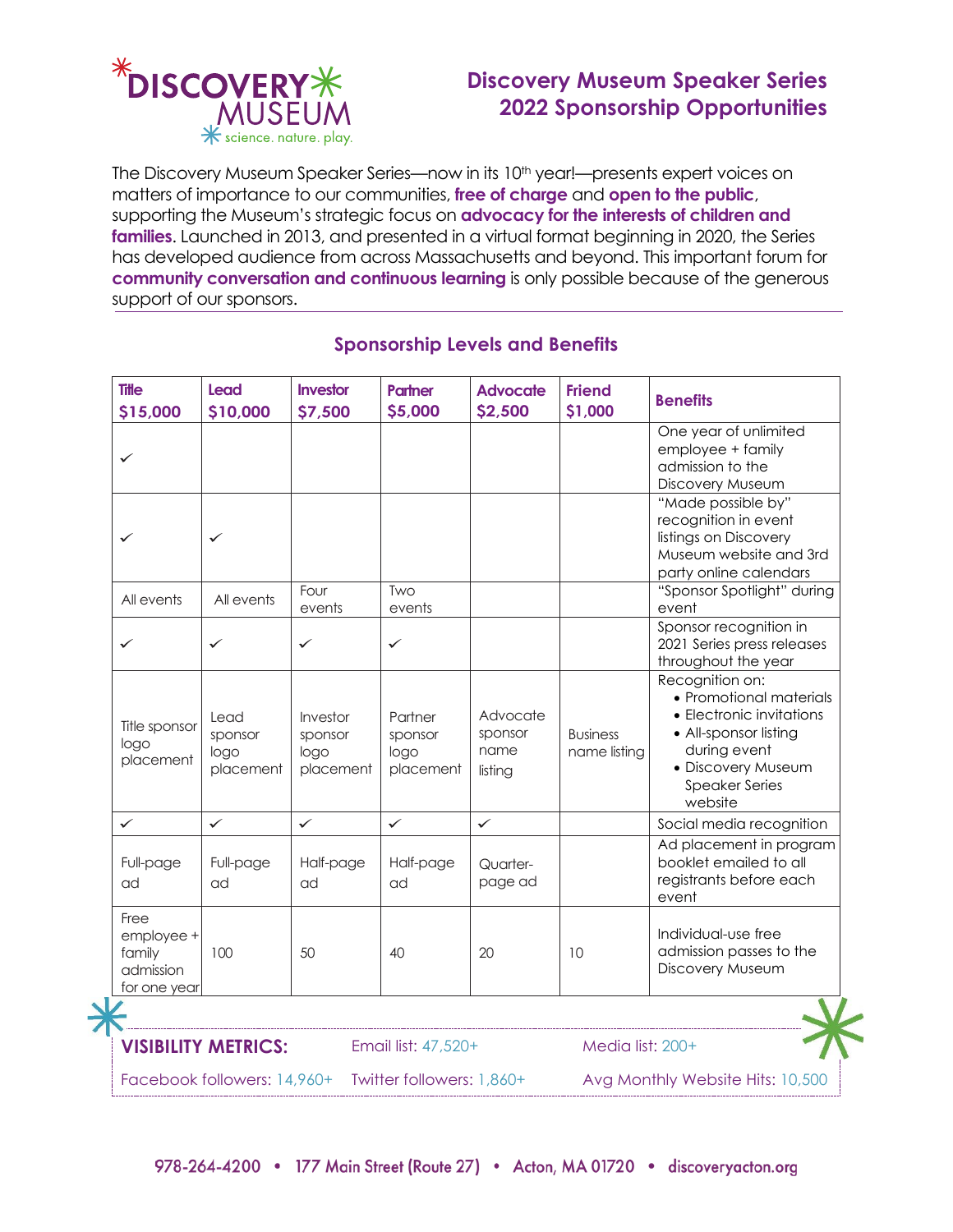

# **Discovery Museum Speaker Series 2022 Sponsorship Opportunities**

# **2022 Presenter Lineup**

## **February 16, 2022 Chris Singleton**

*Unity in Our Communities: Empowering Kids and Communities to Put Human Dignity First*

Chris will share his expertise on how communities in both big cities and small towns can be united. Chris will explain the differences between listening to argue a point versus listening to understand perspectives. Whether they agree with their counterparts or not,

the audience will surely be equipped with a different perspective on privilege and racism, and receive? takeaways they can use in their everyday life to be more empathetic. His heart-warming story of how love conquers hate will leave the audience inspired to be the change that they wish to see in the world. Chris Singleton is a former professional athlete drafted by the Chicago Cubs in 2017. Following the loss of his mother in a racially motivated mass shooting, Chris has now become an inspirational speaker and best-selling author who shares his message of unity and racial reconciliation with over 50 organizations and over 30,000 students annually.



#### **March 24, 2022 Michael Yogman** *The Power of Play: How to Help Children Buffer Stress and Become More Resilient*



Dr. Michael Yogman is a leading Boston-area pediatrician, Assistant Clinical Professor of Pediatrics at Harvard Medical School, and Fellow of the American Academy of Pediatrics. He is co-author of the AAP Clinical Report, "The Power of Play: A Pediatric Role in Enhancing Development in Young Children," which recommends a prescription for play to help children buffer toxic stress, build parental relationships, and improve executive functioning. Dr. Yogman will respond to your questions about how to use play to help address family stress—including the stress of our COVID-19 environment and build resilience in children.

### **April 27, 2022 Stacey Clark and Christy Mihaly**

## *Helping Kids Understand Climate Change and How to Make a Difference*

Barefoot Books authors Stacy Clark and Christy Mihaly will discuss climate change, renewable energies, and steps caretakers can take to empower children to take part in protecting our natural resources. A nature lover, environmental geologist, educator and climate journalist, Stacey Clark enjoys distilling science into lively rhymes for young readers. Author Christy Mihaly, also a nature lover, writes for kids because she believes that our best hope for the future

is raising young people who love to read and giving them the knowledge and skills to lead. Stacey Clark is the author of *Planet Power: Explore the World's Renewable Energy*. Christy Mihaly is the author of *Water: A Deep Dive of Discovery.*